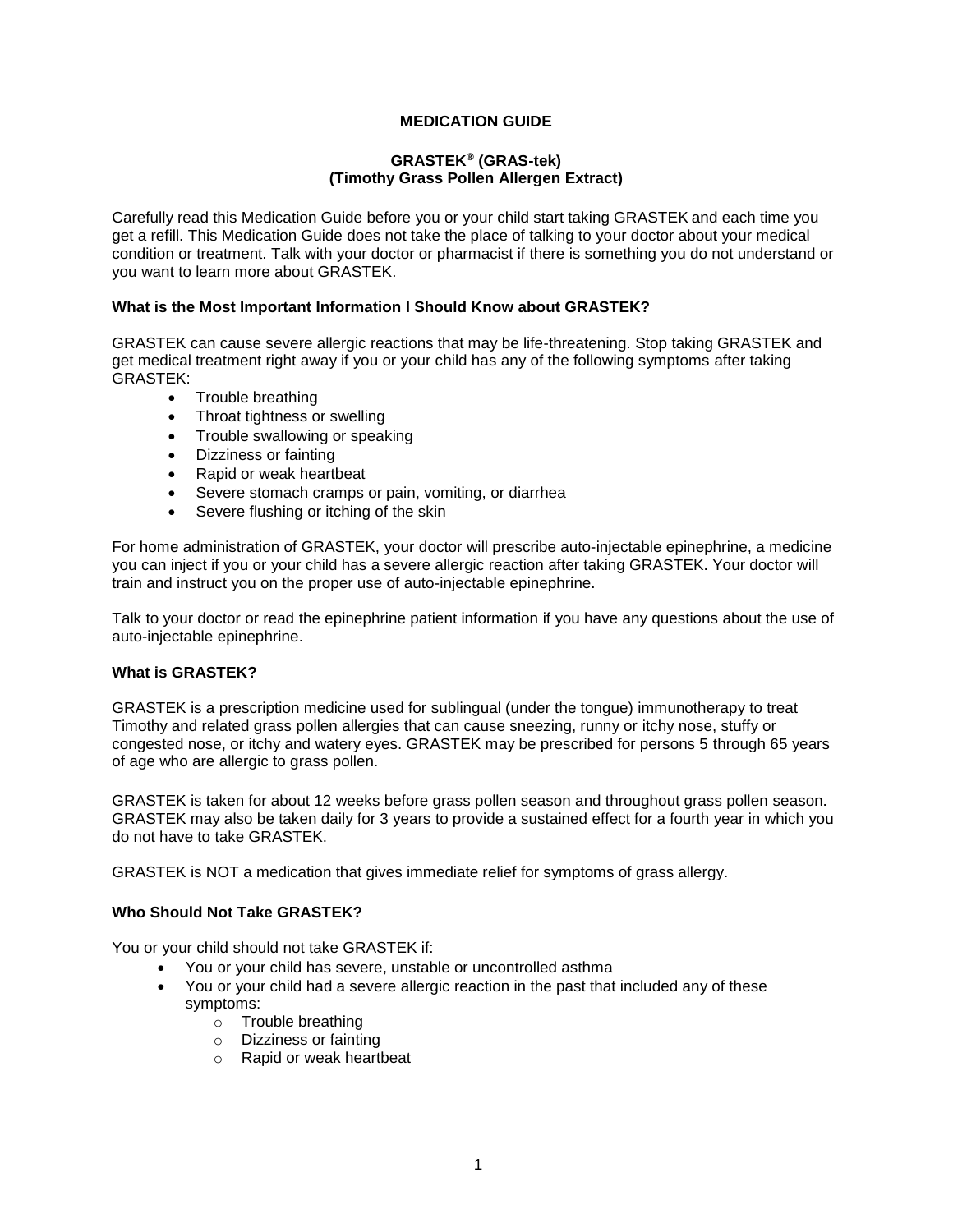- You or your child has ever had difficulty with breathing due to swelling of the throat or upper airway after using any sublingual immunotherapy before.
- You or your child has ever been diagnosed with eosinophilic esophagitis.
- You or your child is allergic to any of the inactive ingredients contained in GRASTEK. The inactive ingredients contained in GRASTEK are: gelatin, mannitol and sodium hydroxide.

## **What Should I Tell My Doctor Before Taking GRASTEK?**

Your doctor may decide that GRASTEK is not the best treatment if:

- You or your child has asthma, depending on how severe it is.
- You or your child suffers from lung disease such as chronic obstructive pulmonary disease (COPD)
- You or your child suffers from heart disease such as coronary artery disease, an irregular heart rhythm, or you have hypertension that is not well controlled.
- You or your daughter is pregnant, plans to become pregnant during the time you will be taking GRASTEK, or is breast-feeding.
- You or your child is unable or unwilling to administer auto-injectable epinephrine to treat a severe allergic reaction to GRASTEK.
- You or your child is taking certain medicines that enhance the likelihood of a severe reaction, or interfere with the treatment of a severe reaction. These medicines include:
	- o beta blockers and alpha-blockers (prescribed for high blood pressure)
	- $\circ$  cardiac glycosides (prescribed for heart failure or problems with heart rhythm)
	- o diuretics (prescribed for heart conditions and high blood pressure)
	- o ergot alkaloids (prescribed for migraine headache)
	- o monoamine oxidase inhibitors or tricyclic antidepressants (prescribed for depression)
	- o thyroid hormone (prescribed for low thyroid activity).
- You or your child is receiving allergy shots or other immunotherapy under the tongue. Use of more than one of these types of medicines together may increase the likelihood of a severe allergic reaction.

You should tell your doctor if you or your child is taking or has recently taken any other medicines, including medicines obtained without a prescription and herbal supplements. Keep a list of them and show it to your doctor and pharmacist each time you get a new supply of GRASTEK. Ask your doctor or pharmacist for advice before taking GRASTEK.

#### **Are there any reasons to stop taking GRASTEK?**

Stop GRASTEK and contact your doctor if you or your child has any of the following after taking GRASTEK:

- Any type of a serious allergic reaction
- Throat tightness that worsens or swelling of the tongue or throat that causes trouble speaking, breathing or swallowing
- Asthma or any other breathing condition that gets worse
- Dizziness or fainting
- Rapid or weak heartbeat
- Severe stomach cramps or pain, vomiting, or diarrhea
- Severe flushing or itching of the skin
- Heartburn, difficulty swallowing, pain with swallowing, or chest pain that does not go away or worsens

Also, stop taking GRASTEK following: mouth surgery procedures (such as tooth removal), or if you develop any mouth infections, ulcers or cuts in the mouth or throat.

#### **How should I take GRASTEK?**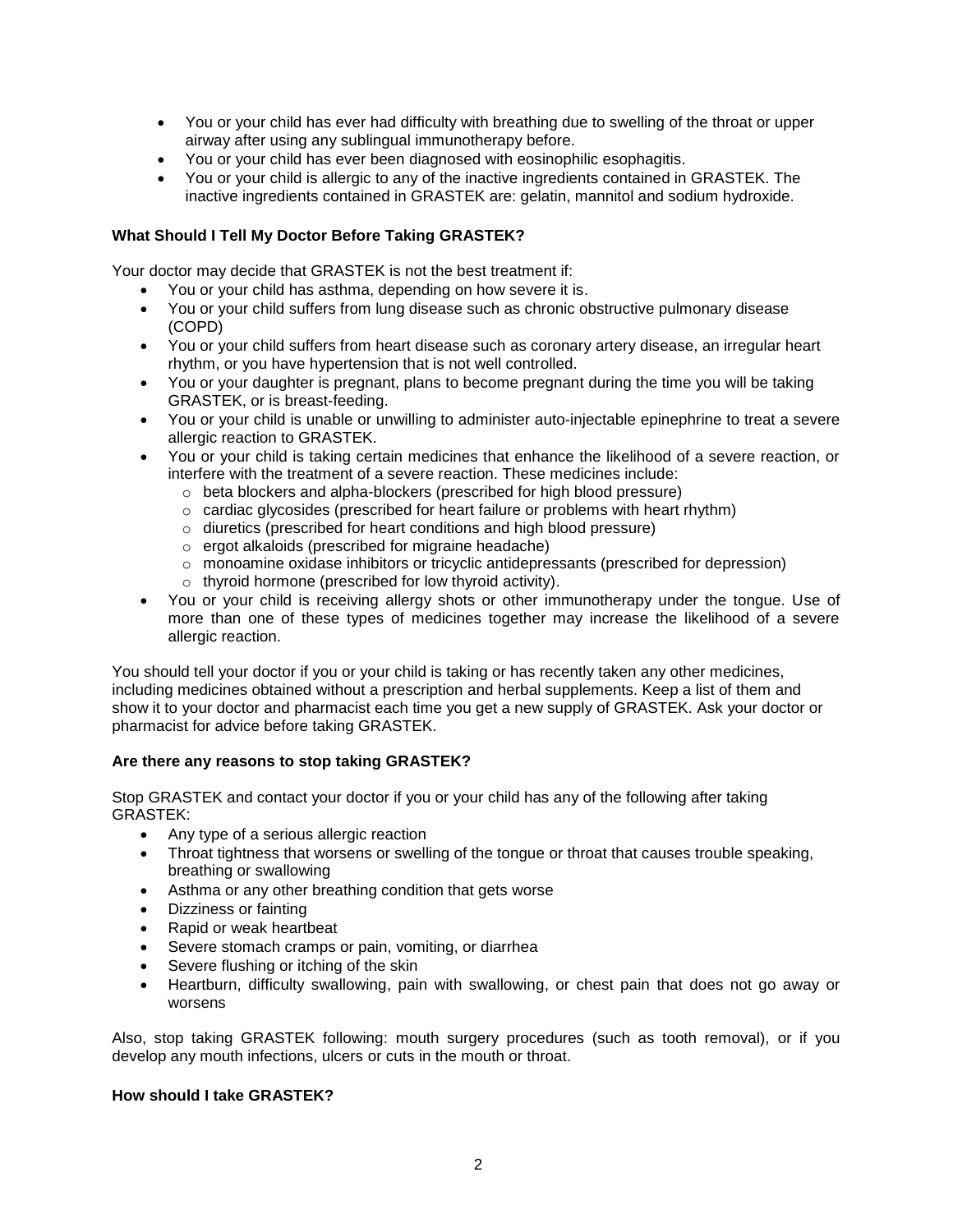Take GRASTEK exactly as your doctor tells you.

GRASTEK is a prescription medicine that is placed under the tongue.

- Take the tablet from the blister package after carefully removing the foil with dry hands.
- Place the tablet immediately under the tongue. Allow it to remain there until completely dissolved. Do not swallow for at least 1 minute.
- Do not take GRASTEK with food or beverage. Food and beverage should not be taken for the following 5 minutes.
- Wash hands after taking the tablet.

Take the first tablet of GRASTEK in your doctor's office. After taking the first tablet, you or your child will be watched for at least 30 minutes for symptoms of a serious allergic reaction.

If you tolerate the first dose of GRASTEK, you or your child will continue GRASTEK therapy at home by taking one tablet every day. Children should be given each tablet of GRASTEK by an adult who will watch for any symptoms of a serious allergic reaction.

Take GRASTEK as prescribed by your doctor until the end of the treatment course. If you forget to take GRASTEK, do not take a double dose. Take the next dose at your normal scheduled time the next day. If you miss more than one dose of GRASTEK, contact your healthcare provider before restarting.

### **What are the possible side effects of GRASTEK?**

In children and adults, the most commonly reported side effects were itching of the mouth, lips, or tongue, swelling under the tongue, or throat irritation. These side effects, by themselves, were not dangerous or life-threatening.

GRASTEK can cause severe allergic reactions that may be life-threatening. Symptoms of allergic reactions to GRASTEK include:

- Trouble breathing
- Throat tightness or swelling
- Trouble swallowing or speaking
- Dizziness or fainting
- Rapid or weak heartbeat
- Severe stomach cramps or pain, vomiting, or diarrhea
- Severe flushing or itching of the skin
- High-pitched unusual breathing sound that could be a sign of trouble breathing

For additional information on the possible side effects of GRASTEK, talk with your doctor or pharmacist. You may report side effects to the U.S. Food and Drug Administration (FDA) at 1-800-FDA-1088 or www.fda.gov/medwatch.

#### **How should I store GRASTEK?**

Keep GRASTEK out of the reach of children.

Throw away any unused GRASTEK after the expiration date which is stated on the carton and blister pack after "EXP."

Store GRASTEK in a dry place at room temperature, 15ºC to 30ºC (59ºF to 86ºF), in the original package.

#### **General information about GRASTEK**